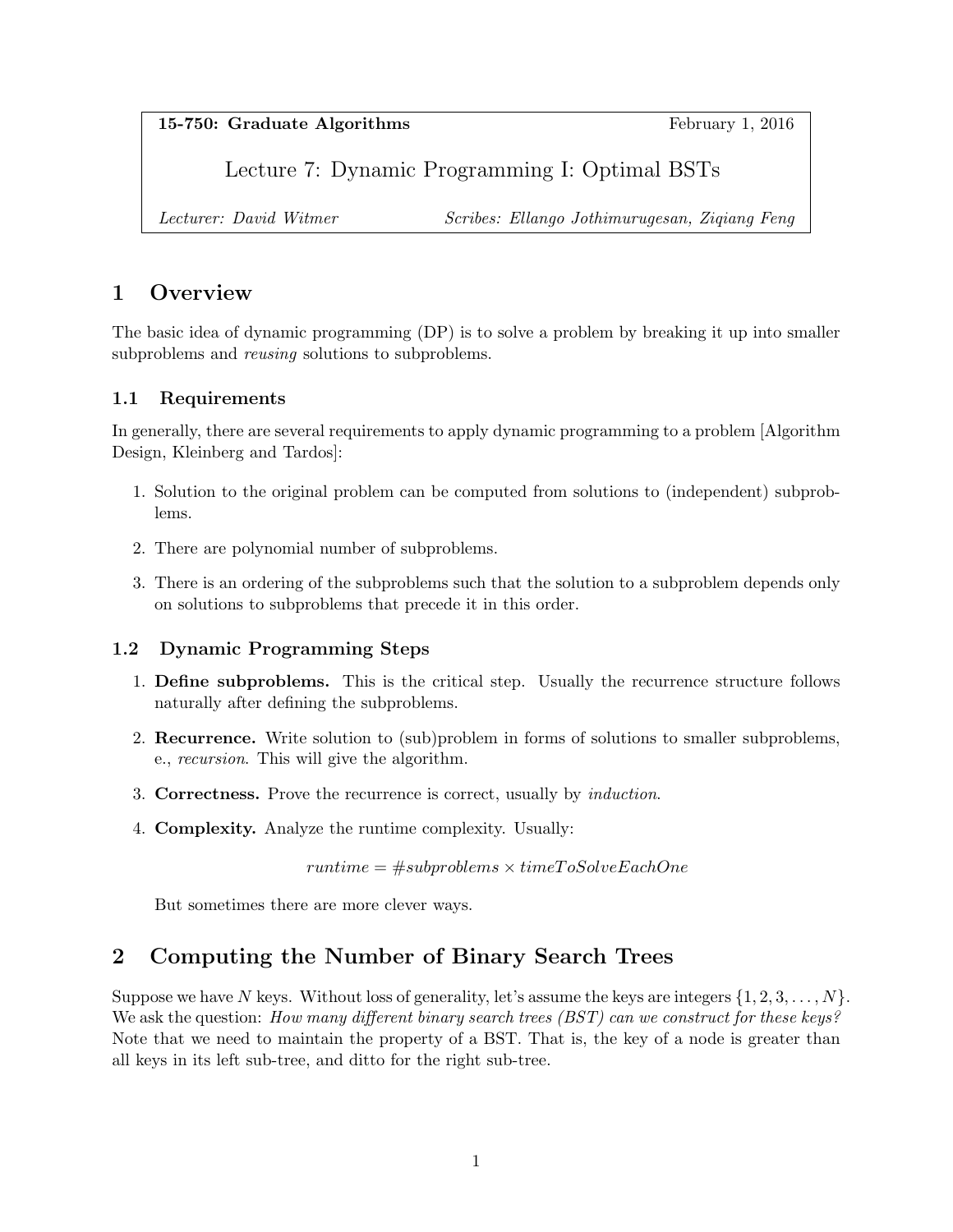## 2.1 Define subproblems

## Definition 2.1.

 $B(n)$  = number of BSTs of *n*-nodes

**Examples 2.2.**  $B(n)$  for small n's.

 $B(0) = 1$  (the empty tree).  $B(1) = 1$  (a single node).  $B(2) = 2$ 



#### 2.2 Recurrence

Definition 2.3.

$$
f(n) = \sum_{i=0}^{n-1} f(i) \cdot f(n-i-1)
$$

$$
f(0) = 1, f(1) = 1, f(2) = 2
$$

Note:

1. Since the function is defined in recursive form, it is necessary to give base case values (e.g.,  $f(0)$ .

2. The base cases given here are also the values of  $B(0), B(1), B(2)$ .

#### 2.3 Correctness

## Claim 2.4.

$$
B(n)=f(n)
$$

Proof. (by induction)

**Base case:** It is obvious as  $B(0) = f(0) = 1, B(1) = f(1) = 1, B(2) = f(2) = 2.$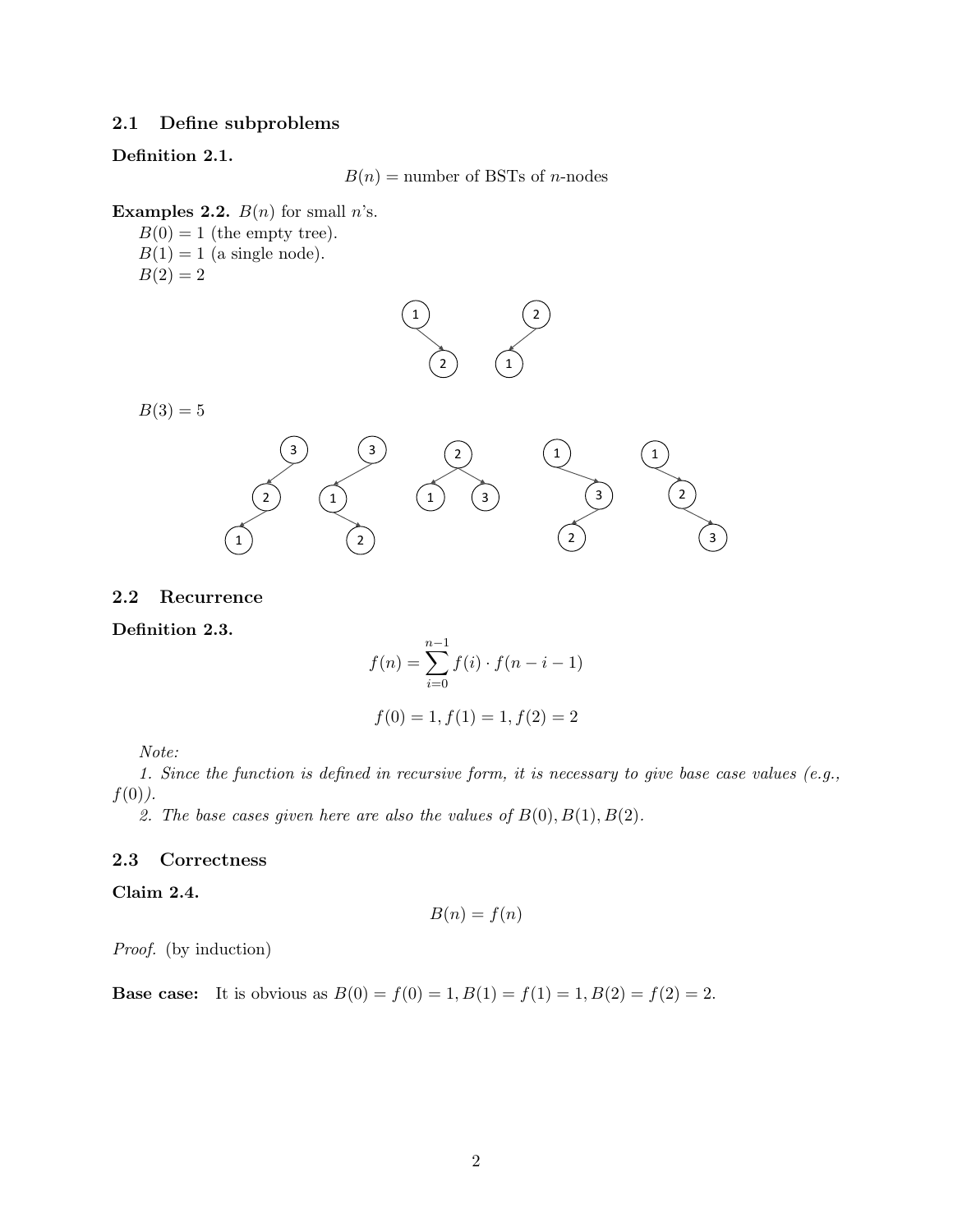**Inductive case:** Assume  $B(n) = f(n)$  holds for all  $n < m$ . We will show  $B(m) = f(m)$ . Let

 $S_m = \{m\text{-node BSTs}\}$ 

 $S_m^i = \{m\text{-node BSTs with } i \text{ nodes in its left subtree}\}$ 

We can divides  $S_m$  into disjoint cases where it has a different number of nodes in its *left* subtree:

$$
B(m) = |S_m| = \sum_{i=0}^{m-1} |S_m^i|
$$

Note that because we are counting the number in the left sub-tree, excluding the root, the limit of sum goes only up to  $m-1$ . Also note that we must maintain the fundamental property of a BST. So fixing the *i* means fixing the root node, and the set of nodes that goes to its left or right.

Next let's consider  $|S_m^i|$ . An m-node BST having a *i*-node left sub-tree means it has a  $(m-1-i)$ node right sub-tree.



Observation: If we keep the right sub-tree unchanged, and change the left-subtree (for the same i nodes), we will get a different valid m-node tree. Ditto for the right sub-tree. For example, if we have 2 possible different left sub-tree and 3 possible different right sub-tree, we can have  $2 \times 3 = 6$ different trees.

$$
\implies |S_m^i| = B(i) \cdot B(m - i - 1)
$$

$$
\implies B(m) = \sum_{i=0}^{m-1} |S_m^i| = \sum_{i=0}^{m-1} B(i) \cdot B(m - i - 1)
$$

$$
\implies B(m) = \sum_{i=0}^{m-1} f(i) \cdot f(m - i - 1) = f(m) \text{ from inductive hypothesis.}
$$

 $\Box$ 

The Algorithm follows immediately from the recurrence structure.

Algorithm 1 Compute  $B(n)$ **Input:**  $n \in \mathbb{N}$ Output:  $B(n)$ if  $n = 0$  or  $n = 1$  then return 1 else if  $n = 2$  then return 2 else return  $\sum_{i=0}^{m-1}B(n)\cdot B(n-i-1)$ end if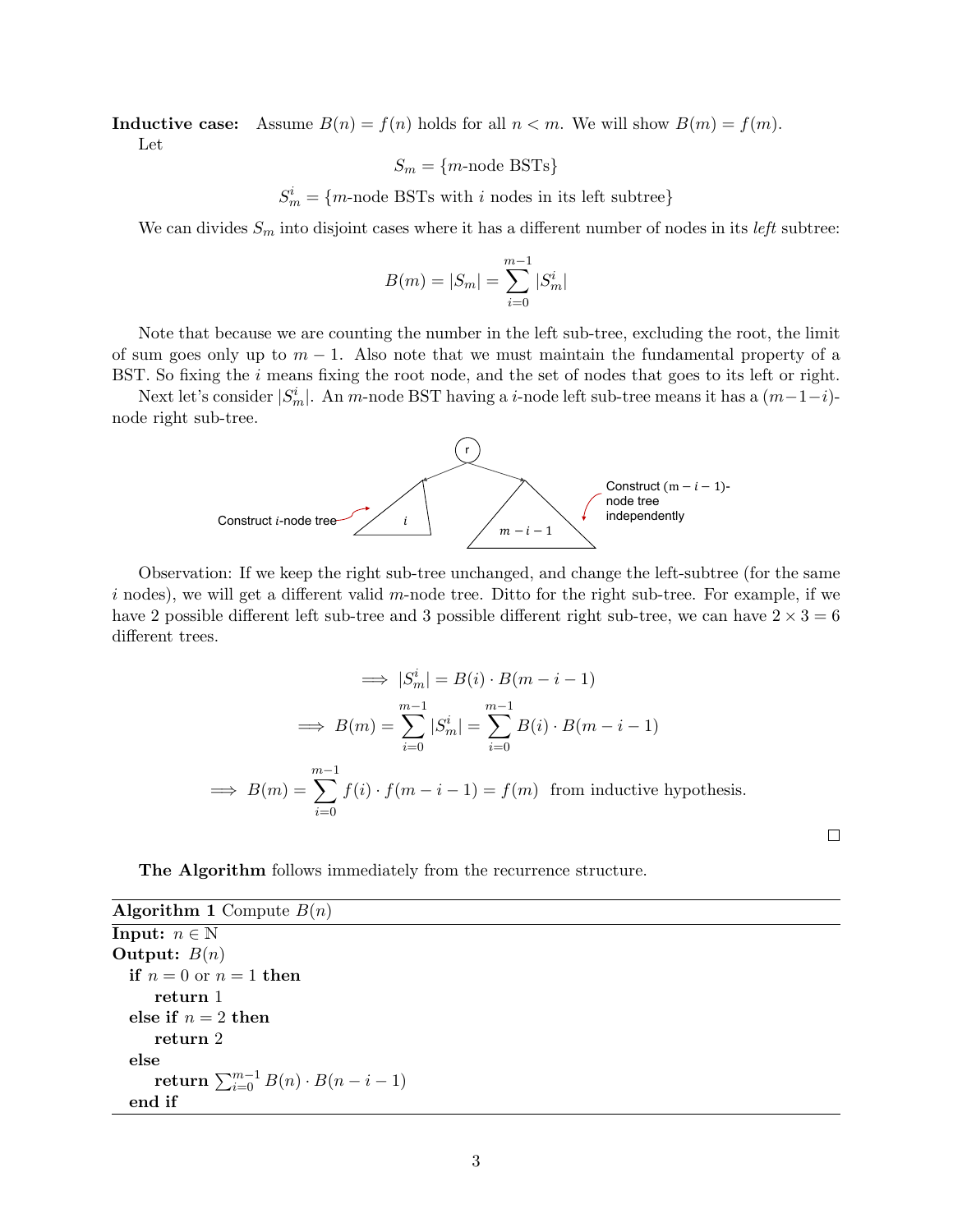#### 2.4 Runtime analysis

Define  $T(n)$  to be the runtime of  $B(n)$ .

Naive analysis. In the naive implementation of the algorithm, we can analyze the runtime with the recurrence tree.

$$
T(n) = \sum_{i=0}^{n-1} T(i) + n
$$
  
\n
$$
\geq T(n-1) + T(n-2)
$$
  
\n
$$
\geq F(n)
$$
  
\n
$$
= 2^{\Theta(n)}
$$
  
\n
$$
F(n)
$$
 is the Fibonacci sequence

(Better) Reusing solutions to subproblems. Observe in the recurrence tree below, there are recurrent calls to the same subproblems, for example,  $B(n-2)$ . In the naive implementation, this solution will be computed repeatedly many times. We can improve the runtime by computing it only once, and reuse it for further calls.



Formally, we note there exist dependencies among the subproblems.  $B(n)$  depends on  $B(n 1), \ldots, B(1), B(0)$ . And  $B(2)$  depends on  $B(1), B(0)$ , etc. The dependency graph is typically a DAG (directed acyclic graph).



From the DAG, we can specify an order to compute the solutions to sub-problems. In this case, we compute in the order of  $B(0), B(1), B(2), \cdots, B(n)$ .

**Runtime** Let  $T_i$  be the cost the compute  $B(i)$  given  $B(0), B(1), \ldots, B(i-1)$ , aka. all solutions to its dependent subproblems.

 $T_i = O(i)$  (multiplications and additions)

$$
\therefore T(n) = \sum_{i=1}^{n} T_i = \sum_{i=1}^{n} O(i) = O(n^2)
$$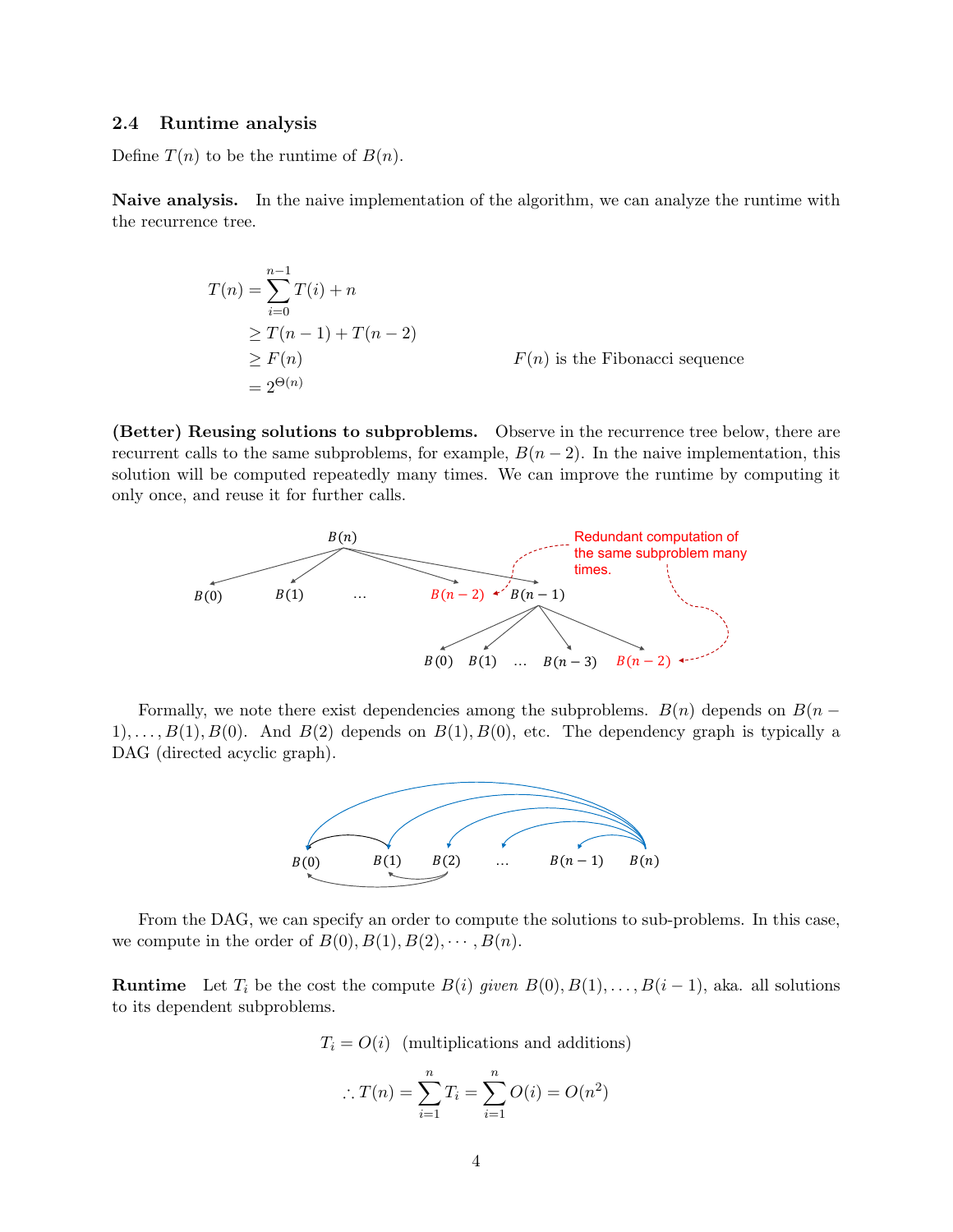**Remark 2.5.**  $B(n)$  is also called the Catalan number. It can be approximated by

$$
B(n) \approx \frac{4^n}{n^{3/2}\sqrt{\pi}}
$$

See [https://en.wikipedia.org/wiki/Catalan\\_number](https://en.wikipedia.org/wiki/Catalan_number) for more details.

# 3 Optimal Binary Search Trees

Suppose we are given a list of keys  $k_1 < k_2 < \ldots < k_n$ , and a list of probabilities  $p_i$  that each key will be looked up. An optimal binary search tree is a BST  $T$  that minimizes the expected search time

$$
\sum_{i=1}^{n} p_i(\text{depth}_T(k_i) + 1).
$$

where the depth of the root is 0. We will assume WLOG that the keys are the numbers  $1, 2, \ldots, n$ .

Example 3.1. Input:

$$
\begin{array}{c|cc} k_i & 1 & 2 & 3 \\ \hline p_i & 0.3 & 0.1 & 0.6 \\ \end{array}
$$

For  $n = 3$ , there are 5 possible BSTs. The following figure enumerates them and their corresponding expected search times. The optimal BST for the given input is the second tree.

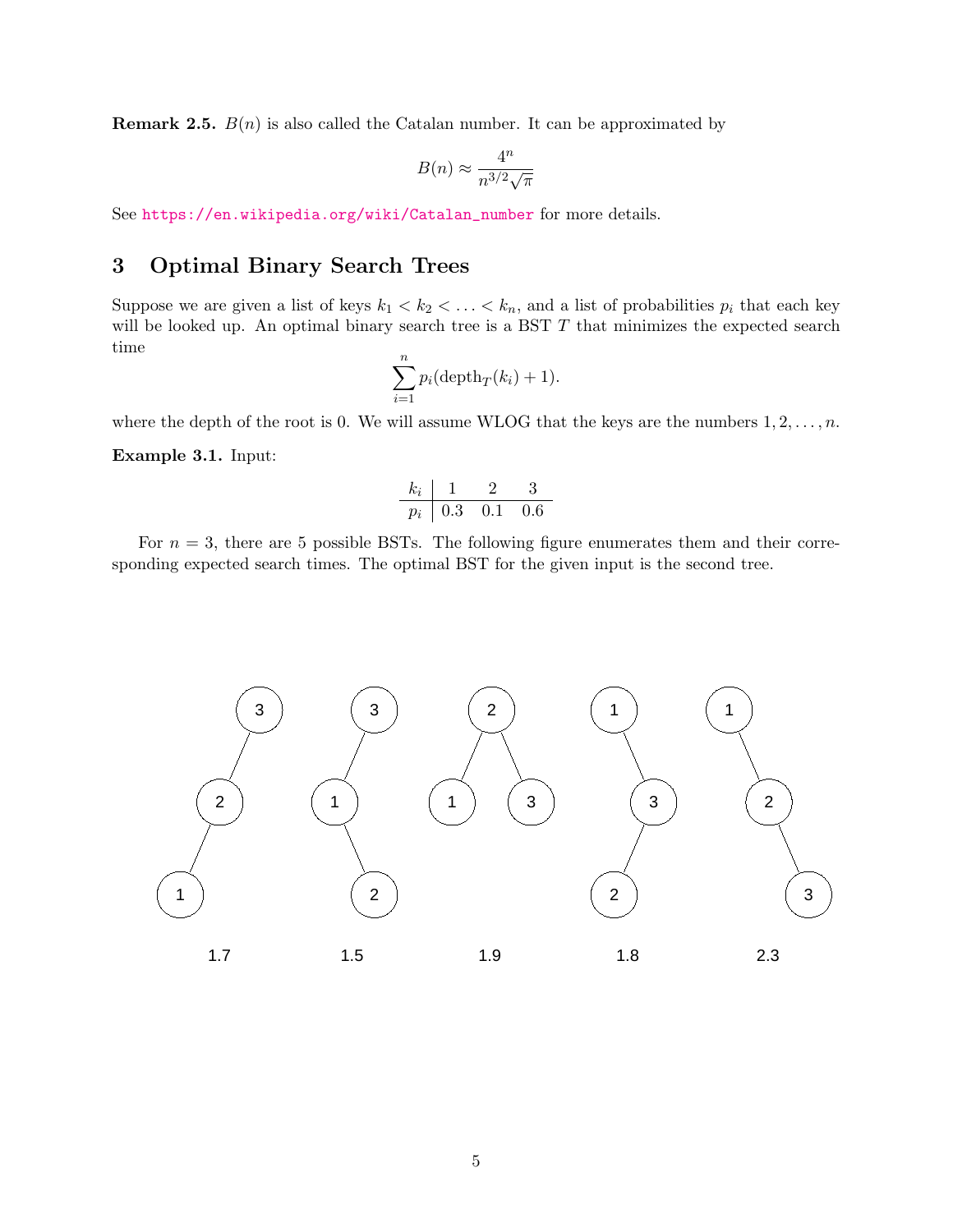In general, there are  $\Theta(4^n n^{-3/2})$  binary trees, so we cannot enumerate them all. By using dynamic programming, however, we can solve the problem efficiently.

#### 1. Define subproblems

As we will commonly do with dynamic programming, let us first focus on computing the numeric value of the expected search time for an optimal BST, and then we will consider how to modify our solution in order to find the corresponding BST.

Let  $1\leq i\leq j\leq n,$  and  $T$  be any BST on  $i,\ldots,j.$  We will define the cost of  $T$ 

$$
C(T) = \sum_{l=i}^{j} p_l(\text{depth}_T(l) + 1)
$$

and the subproblems

$$
C_{ij} = \min_{T \text{ on } i, \dots, j} C(T).
$$

The expected search time for the optimal BST is  $C_{1n}$ .

#### 2. Recurrence relation

Suppose the root of T on  $i, \ldots, j$  is  $k$ .



The cost of  $T$  is

$$
C(T) = \sum_{l=i}^{j} p_l (\text{depth}_T(l) + 1)
$$
  
= 
$$
\sum_{l=i}^{k-1} p_l (\text{depth}_{T_L}(l) + 1 + 1) + p_k + \sum_{l=k+1}^{j} p_l (\text{depth}_{T_R}(l) + 1 + 1)
$$
  
= 
$$
C(T_L) + C(T_R) + \sum_{l=i}^{j} p_l.
$$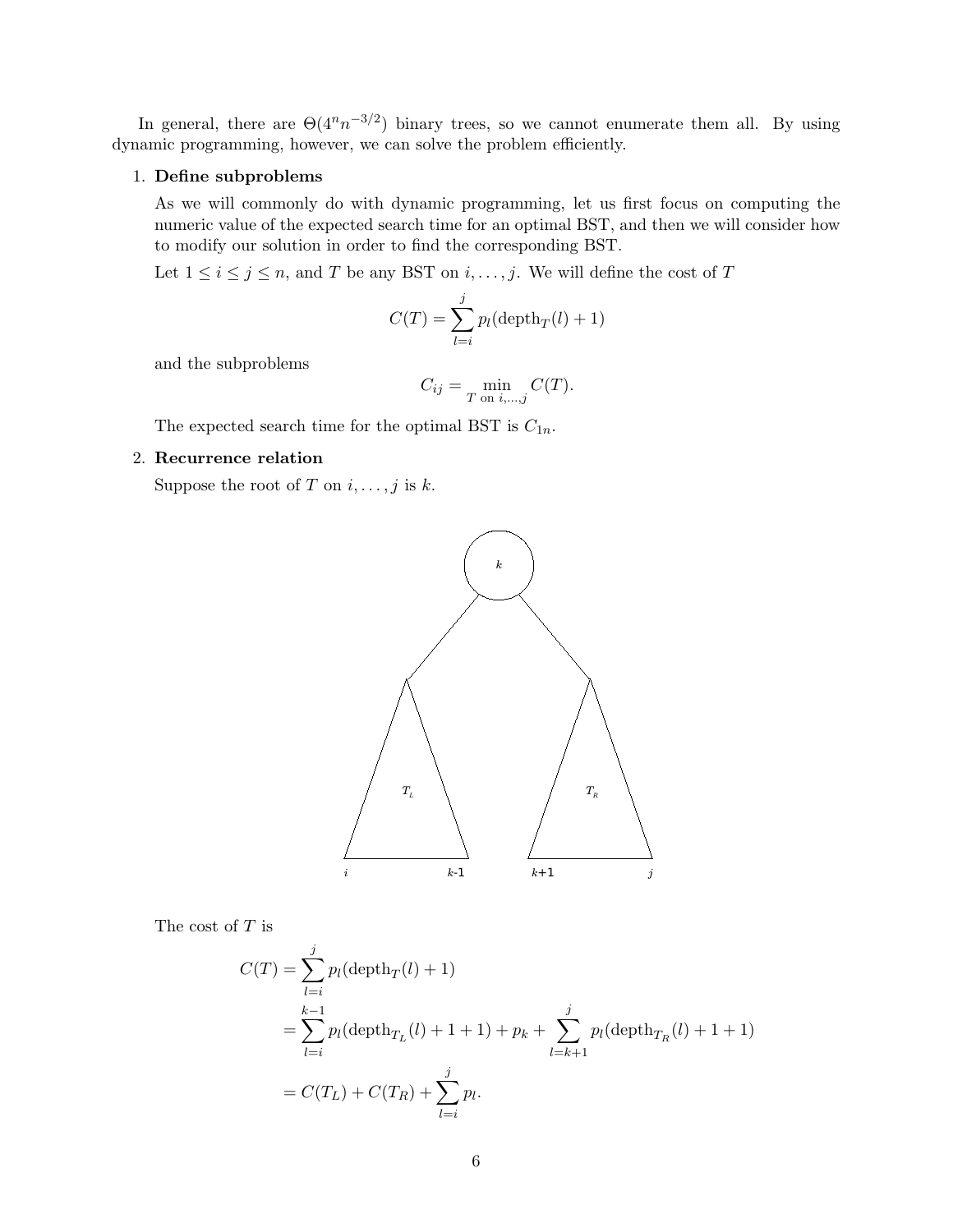And so we define the recurrence  $C'_{ij}$ 

$$
C'_{ij} = \begin{cases} \min_{i \le k \le j} \{C'_{i,k-1} + C'_{k+1,j}\} + \sum_{l=i}^{j} p_l & \text{if } i < j \\ p_i & \text{if } i = j \\ 0 & \text{if } i > j \end{cases}
$$

#### 3. Correctness

Claim 3.2.  $C'_{ij} = C_{ij}$ .

*Proof.* The proof is by induction on  $j - i$ . The base case is trivial.

 $C_{ij} \leq C'_{ij}$ : Per the previous calculation,  $C'_{ij}$  is the cost of some BST on  $i, \ldots, j$  and  $C_{ij}$  is the cost of an optimal BST.

 $C_{ij} \geq C'_{ij}$ : Suppose the root of the optimal BST is k. Then,

$$
C_{ij} = C_{i,k-1} + C_{k+1,j} + \sum_{l=i}^{j} p_l
$$
  
\n
$$
\geq C'_{i,k-1} + C'_{k+1,j} + \sum_{l=i}^{j} p_l
$$
  
\n
$$
\geq \min_{i \leq k \leq j} \{C'_{i,k-1} + C'_{k+1,j}\} + \sum_{l=i}^{j} p_l
$$
  
\n
$$
= C'_{ij}.
$$

From the recurrence, we have the following memoized algorithm.

## Algorithm 2 Expected Search Time of Optimal BST

```
function C(i,j)if C(i, j) already computed then
       return C(i, j)end if
   if i > j then
       return 0
   else if i = j then
       return p_ielse
        return \min_{i \leq k \leq j} \{ C(i, k - 1) + C(k + 1, j) \} + \sum_{l = i}^{j} p_lend if
end function
```
In order to compute the actual BST, for each subproblem we can also store the root of the corresponding subtree

$$
r(i,j) = \underset{i \le k \le j}{\text{argmin}} \{ C(i, k-1) + C(k+1, j) \}.
$$